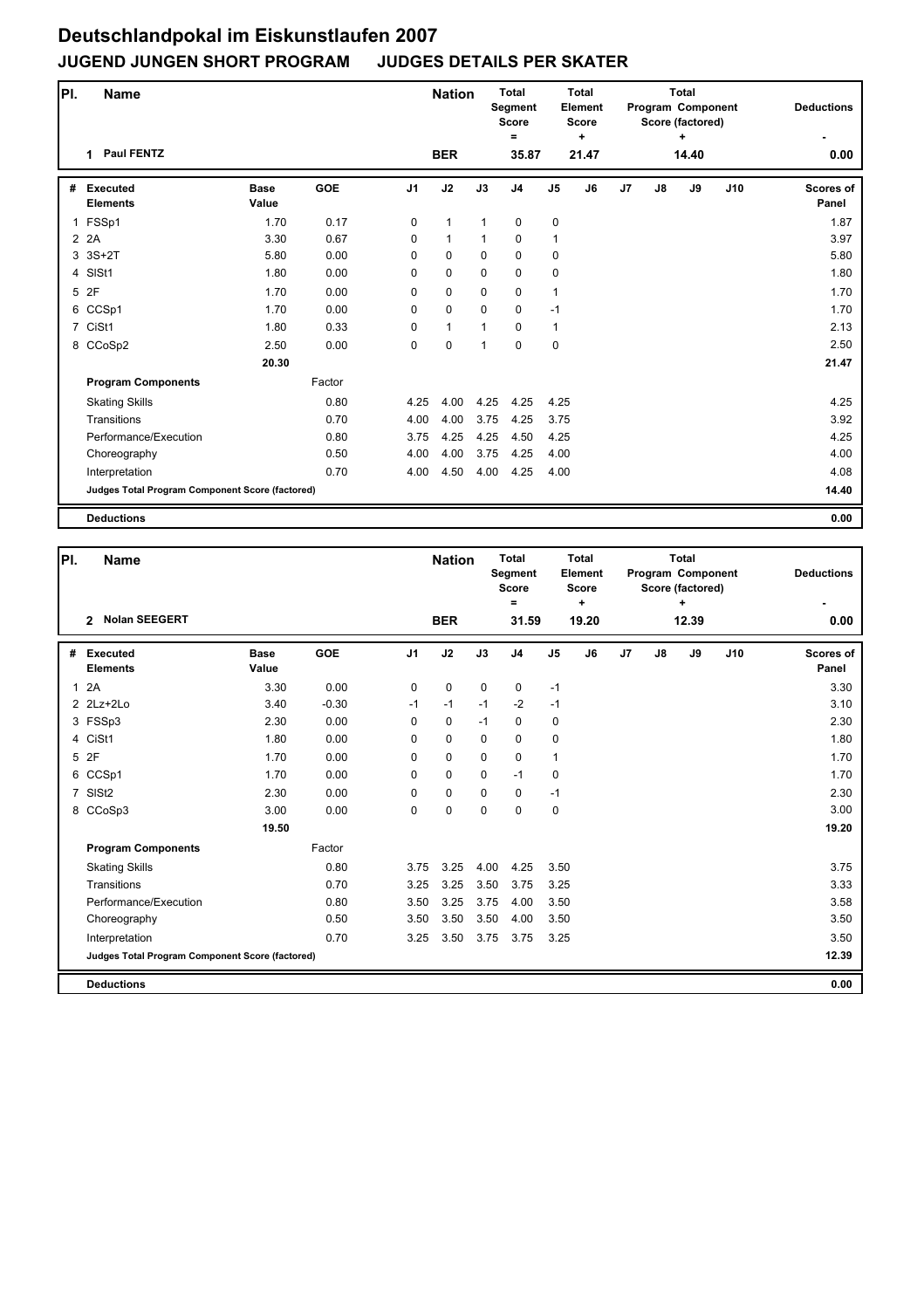## **Deutschlandpokal im Eiskunstlaufen 2007 JUGEND JUNGEN SHORT PROGRAM JUDGES DETAILS PER SKATER**

| PI.            | <b>Name</b>                                     |                      |            |                | <b>Nation</b> |              | <b>Total</b><br>Segment<br><b>Score</b><br>$=$ |                | <b>Total</b><br>Element<br><b>Score</b><br>÷ |    |    | <b>Total</b><br>Program Component<br>Score (factored)<br>÷ |     | <b>Deductions</b>  |
|----------------|-------------------------------------------------|----------------------|------------|----------------|---------------|--------------|------------------------------------------------|----------------|----------------------------------------------|----|----|------------------------------------------------------------|-----|--------------------|
|                | Alexander VÖLLER<br>3                           |                      |            |                | <b>NRW</b>    |              | 31.41                                          |                | 18.70                                        |    |    | 12.71                                                      |     | 0.00               |
| #              | <b>Executed</b><br><b>Elements</b>              | <b>Base</b><br>Value | <b>GOE</b> | J <sub>1</sub> | J2            | J3           | J <sub>4</sub>                                 | J <sub>5</sub> | J6                                           | J7 | J8 | J9                                                         | J10 | Scores of<br>Panel |
| $\mathbf{1}$   | $2S+2T$                                         | 2.60                 | 0.00       | 0              | 0             | $\mathbf 0$  | $-1$                                           | 0              |                                              |    |    |                                                            |     | 2.60               |
|                | 2 FSSp3                                         | 2.30                 | 0.33       | 1              | $\mathbf{1}$  | $\mathbf{1}$ | 0                                              | 0              |                                              |    |    |                                                            |     | 2.63               |
| 3              | SISt1                                           | 1.80                 | 0.00       | 0              | 0             | $\mathbf 0$  | 0                                              | $-1$           |                                              |    |    |                                                            |     | 1.80               |
|                | 4 2A                                            | 3.30                 | 0.00       | 0              | 0             | $\mathbf 0$  | $-1$                                           | 0              |                                              |    |    |                                                            |     | 3.30               |
| 5              | CCSp1                                           | 1.70                 | 0.00       | 0              | 0             | 0            | 0                                              | 0              |                                              |    |    |                                                            |     | 1.70               |
|                | 6 2F                                            | 1.70                 | 0.00       | $\Omega$       | 0             | $\mathbf 0$  | 0                                              | $\mathbf{1}$   |                                              |    |    |                                                            |     | 1.70               |
| $\overline{7}$ | CiSt1                                           | 1.80                 | 0.00       | 0              | 0             | 0            | 0                                              | $-1$           |                                              |    |    |                                                            |     | 1.80               |
|                | 8 CCoSp3                                        | 3.00                 | 0.17       | 0              | $\mathbf{1}$  | 1            | 0                                              | 0              |                                              |    |    |                                                            |     | 3.17               |
|                |                                                 | 18.20                |            |                |               |              |                                                |                |                                              |    |    |                                                            |     | 18.70              |
|                | <b>Program Components</b>                       |                      | Factor     |                |               |              |                                                |                |                                              |    |    |                                                            |     |                    |
|                | <b>Skating Skills</b>                           |                      | 0.80       | 4.00           | 3.75          | 3.75         | 3.75                                           | 3.25           |                                              |    |    |                                                            |     | 3.75               |
|                | Transitions                                     |                      | 0.70       | 3.75           | 3.25          | 3.25         | 3.75                                           | 2.75           |                                              |    |    |                                                            |     | 3.42               |
|                | Performance/Execution                           |                      | 0.80       | 4.00           | 3.50          | 3.50         | 4.00                                           | 3.00           |                                              |    |    |                                                            |     | 3.67               |
|                | Choreography                                    |                      | 0.50       | 3.75           | 3.50          | 3.25         | 3.75                                           | 3.25           |                                              |    |    |                                                            |     | 3.50               |
|                | Interpretation                                  |                      | 0.70       | 4.00           | 3.75          | 3.50         | 4.00                                           | 3.00           |                                              |    |    |                                                            |     | 3.75               |
|                | Judges Total Program Component Score (factored) |                      |            |                |               |              |                                                |                |                                              |    |    |                                                            |     | 12.71              |
|                | <b>Deductions</b>                               |                      |            |                |               |              |                                                |                |                                              |    |    |                                                            |     | 0.00               |

| PI.            | <b>Name</b>                                     |                      | <b>Nation</b> |                |              | <b>Total</b><br>Element<br><b>Score</b><br>٠ |                |             |       | <b>Total</b><br>Program Component<br>Score (factored)<br>÷ | <b>Deductions</b> |       |     |                           |
|----------------|-------------------------------------------------|----------------------|---------------|----------------|--------------|----------------------------------------------|----------------|-------------|-------|------------------------------------------------------------|-------------------|-------|-----|---------------------------|
|                | Konrad HOCKER-SCHOLLER<br>4                     |                      |               |                | B-W          |                                              | 29.06          |             | 16.67 |                                                            |                   | 12.39 |     | 0.00                      |
| #              | <b>Executed</b><br><b>Elements</b>              | <b>Base</b><br>Value | <b>GOE</b>    | J <sub>1</sub> | J2           | J3                                           | J <sub>4</sub> | J5          | J6    | J7                                                         | J8                | J9    | J10 | <b>Scores of</b><br>Panel |
| $\mathbf{1}$   | 2F                                              | 1.70                 | 0.50          | 1              | $\mathbf{1}$ | $\mathbf{1}$                                 | $\mathbf{1}$   | 0           |       |                                                            |                   |       |     | 2.20                      |
|                | 2 FSSp3                                         | 2.30                 | 0.07          | 0              | $\mathbf{1}$ | 1                                            | $-1$           | $-2$        |       |                                                            |                   |       |     | 2.37                      |
|                | 3 1A                                            | 0.80                 | $-0.50$       | $-3$           | $-3$         | $-3$                                         | $-3$           | $\mathbf 0$ |       |                                                            |                   |       |     | 0.30                      |
| 4              | CCSp1                                           | 1.70                 | 0.00          | 0              | $\mathbf 0$  | $\mathbf 0$                                  | 0              | $-1$        |       |                                                            |                   |       |     | 1.70                      |
|                | 5 CiSt1                                         | 1.80                 | 0.00          | 0              | $\mathbf 0$  | $\Omega$                                     | 0              | $\mathbf 0$ |       |                                                            |                   |       |     | 1.80                      |
|                | 6 2Lz+2T                                        | 3.20                 | $-0.20$       | 0              | $-1$         | $-1$                                         | 0              | $-1$        |       |                                                            |                   |       |     | 3.00                      |
| $\overline{7}$ | SISt1                                           | 1.80                 | 0.00          | $\Omega$       | $\mathbf 0$  | $\mathbf{1}$                                 | $\Omega$       | 0           |       |                                                            |                   |       |     | 1.80                      |
|                | 8 CCoSp4                                        | 3.50                 | 0.00          | 0              | $\pmb{0}$    | $\mathbf 0$                                  | 0              | $-1$        |       |                                                            |                   |       |     | 3.50                      |
|                |                                                 | 16.80                |               |                |              |                                              |                |             |       |                                                            |                   |       |     | 16.67                     |
|                | <b>Program Components</b>                       |                      | Factor        |                |              |                                              |                |             |       |                                                            |                   |       |     |                           |
|                | <b>Skating Skills</b>                           |                      | 0.80          | 3.75           | 3.50         | 3.75                                         | 3.75           | 3.25        |       |                                                            |                   |       |     | 3.67                      |
|                | Transitions                                     |                      | 0.70          | 3.25           | 3.50         | 3.50                                         | 4.00           | 3.00        |       |                                                            |                   |       |     | 3.42                      |
|                | Performance/Execution                           |                      | 0.80          | 3.50           | 3.25         | 3.75                                         | 4.00           | 3.00        |       |                                                            |                   |       |     | 3.50                      |
|                | Choreography                                    |                      | 0.50          | 3.25           | 3.50         | 3.50                                         | 4.25           | 3.50        |       |                                                            |                   |       |     | 3.50                      |
|                | Interpretation                                  |                      | 0.70          | 3.50           | 3.50         | 3.75                                         | 4.00           | 3.00        |       |                                                            |                   |       |     | 3.58                      |
|                | Judges Total Program Component Score (factored) |                      |               |                |              |                                              |                |             |       |                                                            |                   |       |     | 12.39                     |
|                | <b>Deductions</b>                               |                      |               |                |              |                                              |                |             |       |                                                            |                   |       |     | 0.00                      |